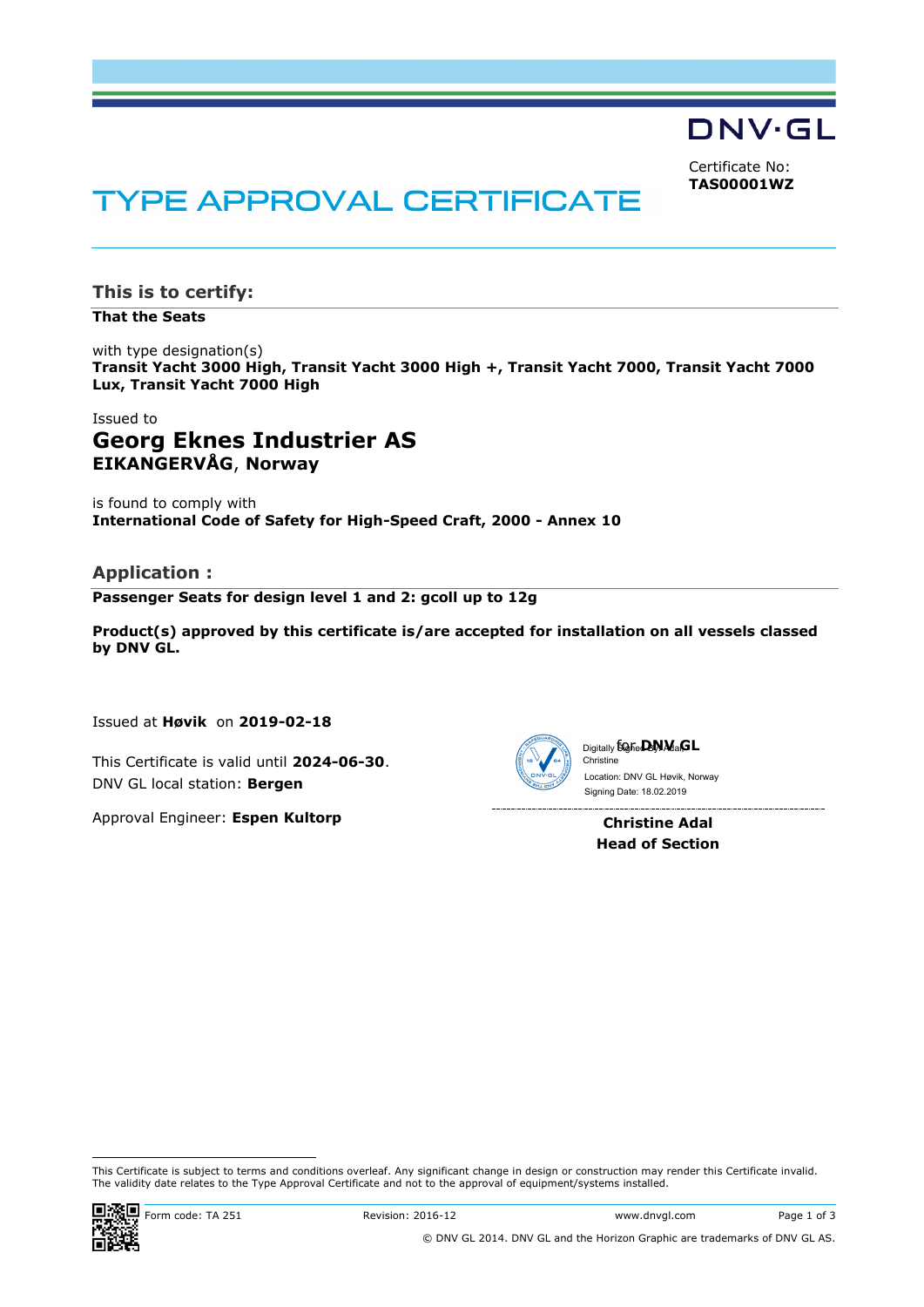Job Id: **262.1-028613-2** Certificate No: **TAS00001WZ**

### **Product description**

Passenger Seats of "*fixed"*-design mounted on legs/rails fixed to deck of craft. Number of legs depends on number of Seats and actual level of collision design acceleration.

Type designation: "Transit Yacht 3000 High" and "Transit Yacht 3000 High+", "Transit Yacht 7000", "Transit Yacht 7000 Lux" and "Transit Yacht 7000 High".

Basic construction consists of: Back/Bottom, Beam, Legs and Floor Rails. Basic materials are aluminium-profiles/plate/castings and steel bolts/details. Upholstery consists of foams/fabrics composed of different types and quality.

# **Application/Limitation**

The approval covers *strength and mounting* of Seats according to '2000 HSC Code':

- *Design level 1* as specified for *collision* acceleration/g<sub>coll</sub> up to 3g.
- *- Design level 2* as specified for *collision* acceleration/gcoll from 3 to 12g.

Seats are approved for the following conditions *relative to the craft:*

- *Forward* facing ('G-foot 4 bolts') for g<sub>coll</sub> up to 12g:
- o Maximum 4 Seats in row when placed on 2 legs without belt
- o Maximum 4 seats in row when placed on 4 legs with belt
- *Rearward* facing ('G-foot 4 bolts') for g<sub>coll</sub> up to 9g ("Transit Yacht 3000" high *not* accepted): o Maximum 4 seats in row when placed on 3 legs
- *Forward and Rearward facing ('G-foot 4 bolts')* for g<sub>coll</sub> up to 3g:
	- o Maximum 4 Seats in row when placed on 2 legs

Seats are to be mounted to deck as tested (ref. documentation overleaf):

*-* Fixation by 5mm rivets A2 spaced according drwg.no.421/01-A

Deck structure of craft is *not* part of this approval, but is assumed separately approved.

Seat/Lap-belts are *not* required to be installed for *Design Level 1.*

Other mounting and  $g_{coll}$  may be accepted based on separate approval case by case.

#### **Approval conditions**

Type Approval is issued based on Class Programme DNVGL-CP-0140 "Passenger and crew seats". The approval covers requirements to Seats in Ch.4.4, Ch.4.5 and Appendix 10 of the "International Code of Safety for High-Speed Craft, 2000", as referred to in DNV GL Rules for Classification of High Speed and Light Craft, Pt.3 Ch.7 at date of issue.

The approval covers the strength of Seat and mounting with respect to collision only. *Note: Restricted use of combustible materials according to 2000 HSC Code 7.4.3 is not part of this approval.*

Any Seat/Lap-belts are assumed separately approved according to relevant standard.

Any changes which may influence the strength/safety of the Seat/Table, shall be reported for evaluating the need for revision of the approval.

Any additional equipment may be accepted based on documentation and/or survey prior to installation, showing that strength/safety will not be influenced.